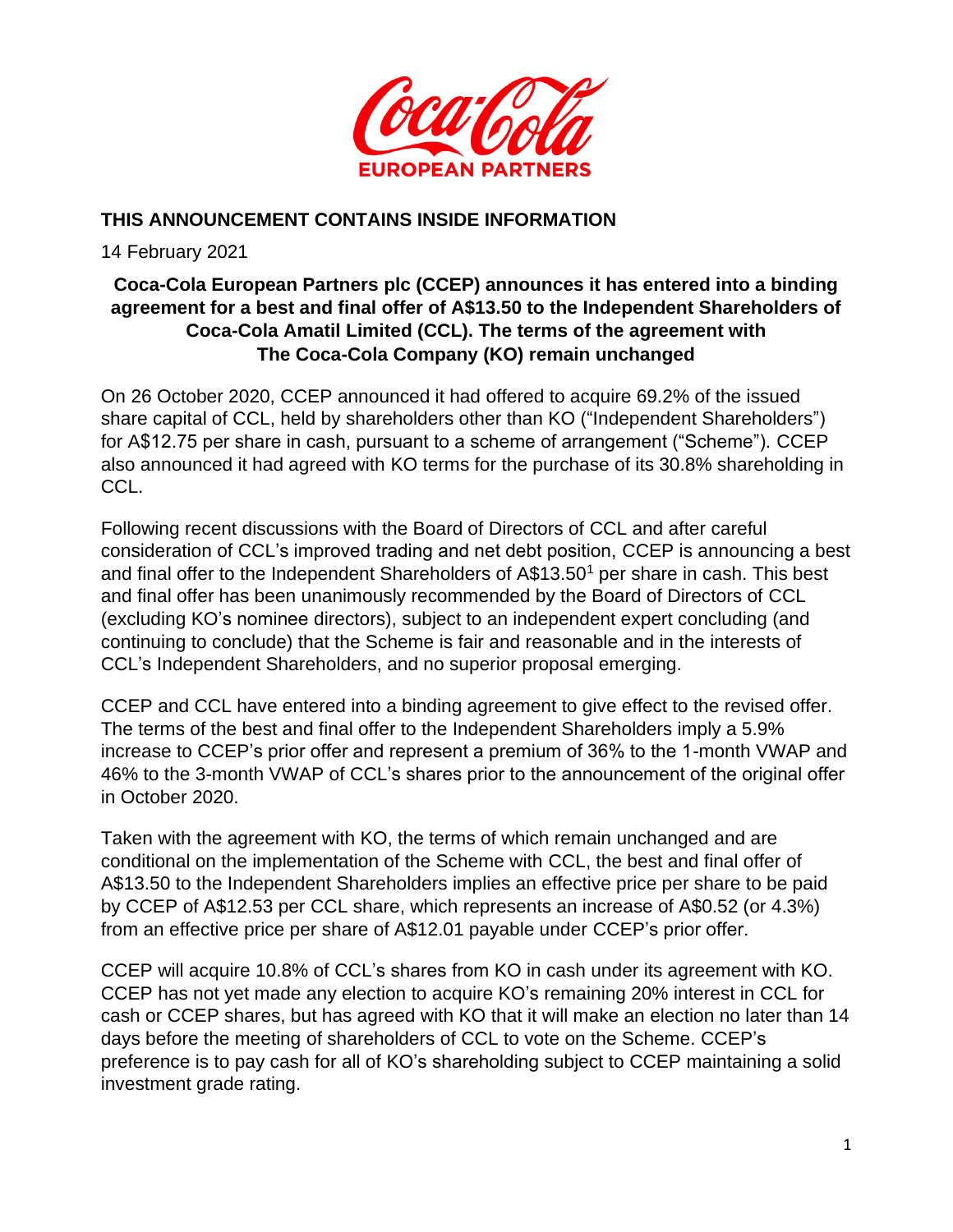

The revised Scheme remains subject to customary conditions, including CCL's Independent Shareholder approval, court approval and New Zealand foreign investment regulatory approval. On 29 January 2021 CCEP announced that it had received approval for the Scheme from the Australian Foreign Investment Review Board.

## **Damian Gammell, Chief Executive Officer of CCEP, said:**

"We are excited by the opportunity to bring together two of the world's best bottlers to drive more sustainable growth. This is a strategically compelling transaction which will solidify our position as the largest Coca-Cola bottler by revenue. Through this expanded platform and CCEP's proven formula, we will create further value for our shareholders, all underpinned by an even more aligned strategic partnership with The Coca-Cola Company and our other brand partners.

"We look forward to a stronger future together. We will build on our collective strengths through excellent people, a diverse culture, leading commercial capabilities and our commitment to sustainability."

#### **Other**

The best and final offer is not expected to significantly change the timing of the transaction. The proposed timetable of key dates in 2021, being indicative and subject to change, is as follows:

| Draft Scheme booklet and Independent Expert's Report<br>provided to ASIC | Late February           |
|--------------------------------------------------------------------------|-------------------------|
| Dispatch of Scheme booklet                                               | Mid-March               |
| <b>CCL's Scheme meeting</b>                                              | Mid-April               |
| <b>Effective Date</b>                                                    | Mid to late April       |
| <b>Implementation Date</b>                                               | Late April to early May |

Further updates will be provided in due course.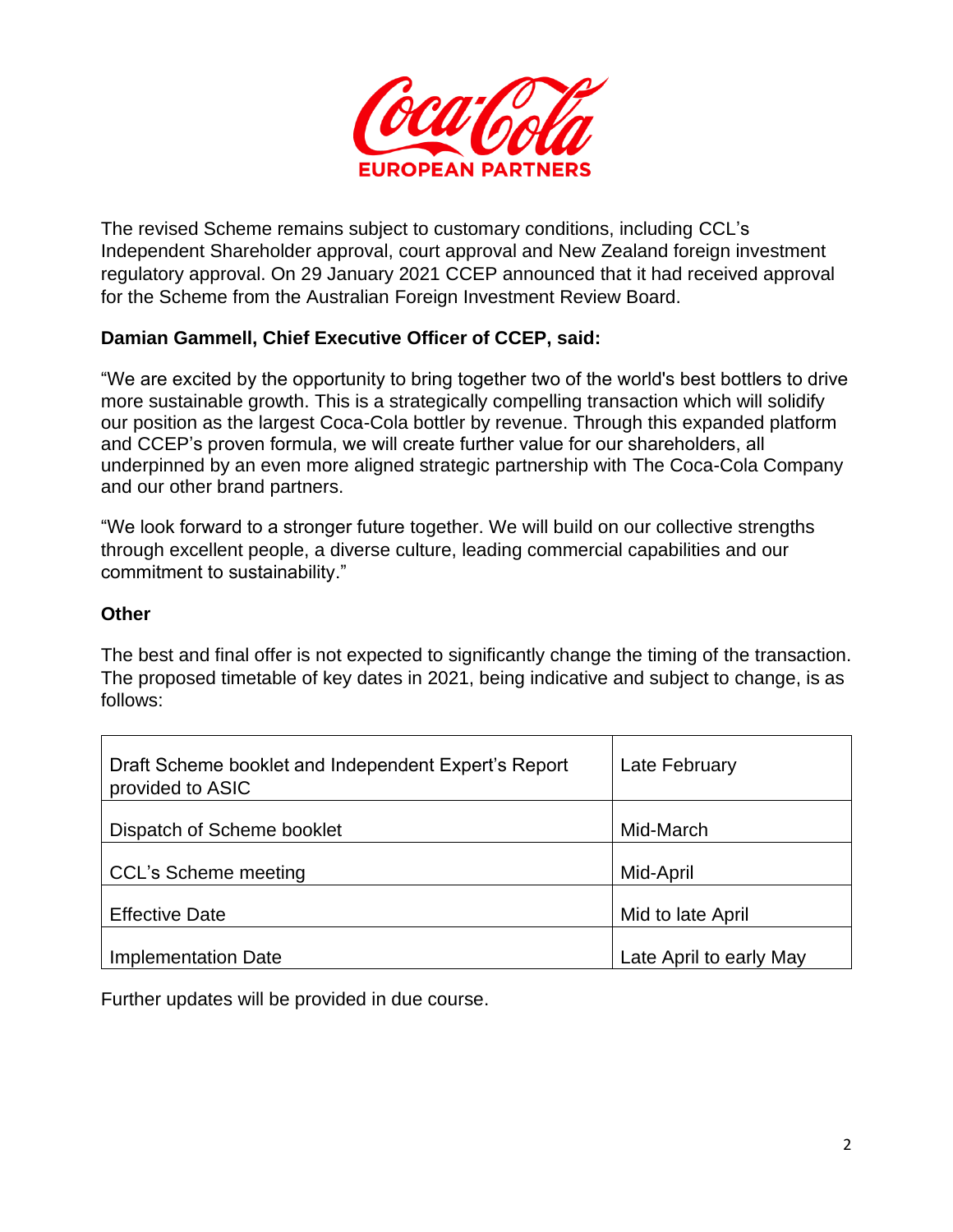

For more information on the transaction, please see on CCEP's website:

- [Announcement of non-binding proposal to acquire CCL](https://ir.cocacolaep.com/regulatory-filings-and-news/investor-news/investor-news-details/2020/Coca-Cola-Euro-Ptnrs---Proposed-acquisition-of-Coca-Cola-Amatil/default.aspx) (26 October 2020)
- [Analyst and Investor presentation](https://s24.q4cdn.com/897379916/files/doc_presentations/2020/11/CCEP.-Proposed-acquisition-of-Coca-Cola-Amatil-Q3-Update.pdf) (26 October 2020)
- [Announcement of binding agreements to acquire CCL](https://ir.cocacolaep.com/regulatory-filings-and-news/investor-news/investor-news-details/2020/Coca-Cola-Euro-Ptnrs---Update-re-Coca-Cola-Amatil-acquisition/default.aspx) (4 November 2020)

*<sup>1</sup> The cash offer price will be reduced by any dividends declared or determined by CCL in accordance with the terms of a revised Scheme Implementation Deed between the parties* 

#### **Advisers**

Rothschild & Co are acting as lead financial adviser. Credit Suisse are financial advisers to the Affiliated Transaction Committee (ATC) of the Board of Directors of CCEP. Macquarie Capital is also acting as a financial adviser to CCEP in connection with the transaction.

Slaughter and May and Corrs Chambers Westgarth are acting as legal counsel to CCEP.

### **Enquiries**

Clare Wardle, General Counsel and Company Secretary: [secretariat@ccep.com](mailto:secretariat@ccep.com)

Investor Relations: Sarah Willett: [sarah.willett@ccep.com](mailto:sarah.willett@ccep.com) +44 7970 145 218

Media:

Shanna Wendt: [swendt@ccep.com](mailto:swendt@ccep.com) +44 7976 595 168

Peter Brookes: [pbrookes@citadelmagnus.com](mailto:pbrookes@citadelmagnus.com) +61 407 911 389

Brett Clegg: [bclegg@citadelmagnus.com](mailto:bclegg@citadelmagnus.com) +61 487 436 985

## **About CCEP (LEI 549300LTH67W4GWMRF57)**

Coca-Cola European Partners plc is a leading consumer goods company in Western Europe, making, selling & distributing an extensive range of non-alcoholic ready to drink beverages & is the world's largest Coke bottler based on revenue. CCEP serves a consumer population of over 300 million across Western Europe, including Andorra, Belgium, continental France, Germany, Great Britain, Iceland, Luxembourg, Monaco, the Netherlands, Norway, Portugal, Spain & Sweden. The Company is listed on Euronext Amsterdam, the New York Stock Exchange, London Stock Exchange & on the Spanish Stock Exchanges, trading under the symbol CCEP. For more information about CCEP, please visit [www.cocacolaep.com](http://www.cocacolaep.com/) & follow CCEP on Twitter at @CCEP.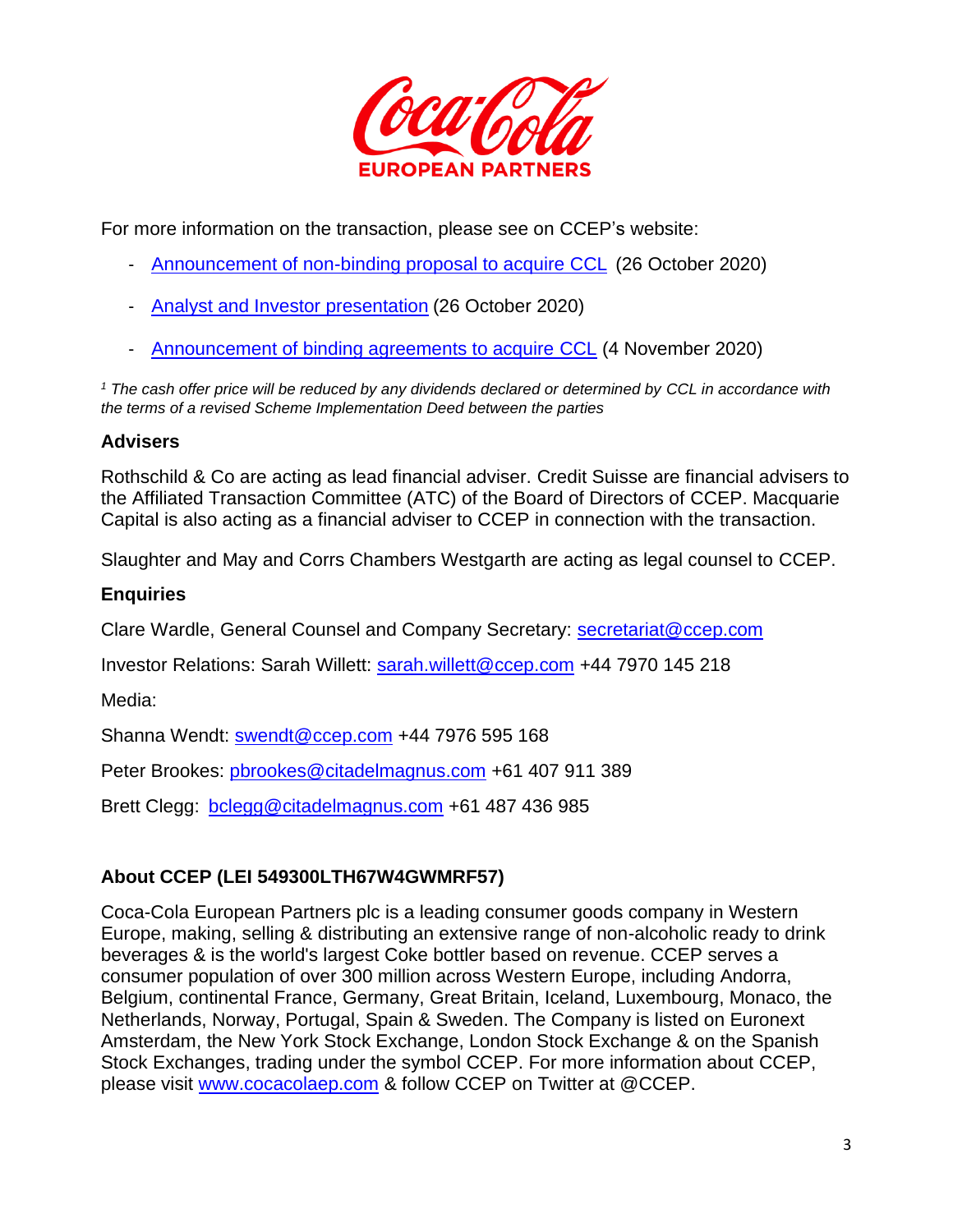

### **About CCL**

Coca-Cola Amatil Limited (including subsidiaries, group entities and related bodies corporate) is one of the largest bottlers and distributors of ready-to-drink non-alcohol and alcohol beverages and coffee in the Asia Pacific region. CCL is the authorised bottler and distributor of KO's beverage brands in Australia, New Zealand, Fiji, Indonesia, Papua New Guinea and Samoa. CCL directly employs around 12,000 people and indirectly creates thousands more jobs across the supply chain, partnering with key suppliers to bottle, package, sell and distribute its products. With access to around 270 million potential consumers through more than 630,000 active customers CCL is committed to leading through innovation, building a sustainable future and delivering long-term value, both to shareholders and to society.

#### **No incorporation of website information**

The content of the websites referred to in this announcement is not incorporated into and does not form part of this announcement.

### **Forward-Looking Statements**

*This document contains statements, estimates or projections that constitute "forward-looking statements" concerning the financial condition, performance, results, strategy and objectives of Coca-Cola European Partners plc and its subsidiaries (together "CCEP"), CCEP's proposed acquisition (the "Acquisition") of Coca-Cola Amatil Limited and its subsidiaries (together "CCL") and the integration of CCL into CCEP. Generally, the words "believe," "expect," "intend," "estimate," "anticipate," "project," "plan," "seek," "may," "could," "would," "should," "might," "will," "forecast," "outlook," "guidance," "possible," "potential," "predict," "objective" and similar expressions identify forward-looking statements, which generally are not historical in nature.*

*Forward-looking statements are subject to certain risks that could cause actual results to differ materially from CCEP's and CCL's historical experience and present expectations or projections, including with respect to the Acquisition. As a result, undue reliance should not be placed on forward-looking statements, which speak only as of the date on which they are made. These risks include but are not limited to:*

*1. those set forth in the "Risk Factors" section of CCEP's 2019 Integrated Report / Annual Report on Form 20-F, including the statements under the following headings: Packaging (such as, refillables and recycled plastic); Perceived health impacts of our beverages and ingredients, and changing consumer preferences (such as sugar alternatives and other ingredients); Legal, regulatory and tax change (such as the development of regulations regarding packaging, taxes and deposit return schemes); Market (such as disruption due to customer negotiations, customer consolidation and route to market); Cyber and social engineering attacks; Competitiveness and transformation; Climate change and water (such as net zero emission legislation and regulation, and resource scarcity); Economic and political conditions (such as the UK's exit from the EU, the EU-UK trade and co-operation agreement, and uncertainty about the future relationship between the UK and EU); The relationship with KO and other franchisors; Product quality; and Other risks, such as widespread outbreaks of infectious disease including the adverse impact that the COVID-19 pandemic and related government restrictions and social distancing measures implemented in many of our markets, and any associated economic downturn, may have on our financial results, operations, workforce and demand for our products;*

*2. those set forth in the "Principal Risks" section of CCEP's 2019 Integrated Report / Annual Report on Form 20-F, as updated in CCEP's Results for the six months ended 26 June 2020 & COVID-19 update and including principal risks under the additional headings: Business continuity (such as government restrictions in our countries of operation); People; and Stakeholders; and*